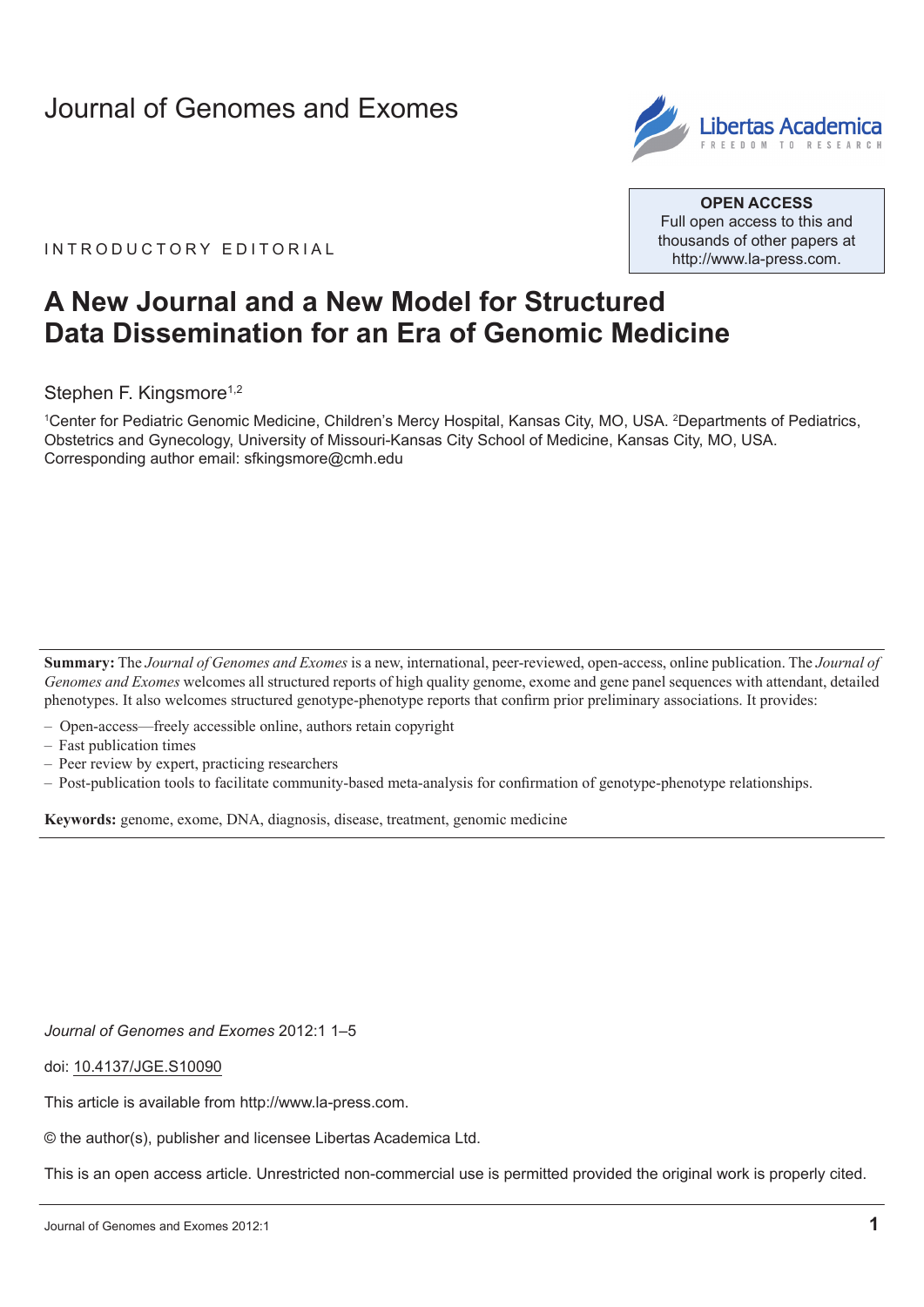#### **Background**

It is the seventh anniversary of the advent of next generation sequencing.<sup>1</sup> The profundity of this event is evidenced by a consequent drop in the cost to decode a human genome of 1153-fold in five years.<sup>2</sup> The \$1000 human genome is likely to be attained in 2013 and the \$100 genome in 2014.3 While the bioscientific ramifications of inexpensive genomes will be wide-ranging, the most significant impacts of these technologies are likely to be felt in the areas of disease gene discoveries and implementation of genomic medicine. Disease gene discoveries will include the ∼3500 Mendelian disorders of unknown cause and many common disease genes, particularly acting through rare, highly penetrant variants. Genomic medicine is a new, structured approach to disease diagnosis and management that prominently features genome sequence information.4 It promises simultaneous, comprehensive differential diagnostic testing of likely genetic illnesses at time of presentation, accelerating molecular diagnosis, increasing rates of ascertainment, minimizing duration of empiric treatment and time-to-genetic counseling, and implementation of pharmacogenetically-informed treatment regimens.5–7 Increasingly, genomic medicine will provide molecular diagnoses and drug/dosing selections that could not have been ascertained by conventional approaches by virtue of pleiotropic clinical presentation and genetic heterogeneity.8–11 This will transform the diagnosis and treatment of genetic diseases from phenotype-driven, and genotype-assisted, to genotype-driven and phenotype-assisted. Indeed, the impending impact of dynamic electronic medical records and point-of-care genomes has been suggested to be the creative destruction of medicine.<sup>12</sup>

To put the \$1000 genome in perspective, US health care costs in 2009 were \$2.5 trillion, or \$7,578 per capita.13 They have risen by almost 6% per year for the past 20 years. This is likely to continue since there is evidence that additional spending on health care purchases greater patient satisfaction, possibly through increased access to technologies or more sophisticated facilities.<sup>14</sup> Given these underpinning economics, genomic medicine is cost effective today for some applications. It should be noted, however, that medically actionable genomes are quite a bit more costly than research-grade genomes. Sequence coverage must be higher.15 Analysis, interpretation,



confirmation and regulatory compliance are more exacting. Confirmatory testing is typically required. Nevertheless, there are already flourishing efforts in genomic obstetrics, neonatology and pediatrics, with regard to simple genetic diseases, $5-11,16,17$  and genomic oncology, in tailoring chemotherapy to the specific somatic mutations in cancer biopsies.<sup>18</sup> Nor will the impact of genomic medicine be limited to high income countries. By virtue of consanguinity and relative genetic isolation of many micro-populations, the burden of genetic diseases—and potential benefits of genomic medicine—are higher in many low and middle income countries.19

The immediacy of genomic medicine is being substantially hastened by inexpensive sequencing of exomes (all protein coding exons) and targeted gene panels.5,6,8,10,17,20–22 Exomes are about ten-fold less costly than whole genomes. Targeted gene panels are about three-fold less costly than whole exomes. In addition, their interpretation and actionability are much simpler. Besides the discovery and clinical testing of genetic disease and pharmacoligically relevant genes, these technologies are also expanding the applicability of sequence analysis. Examples include oligogenotype-phenotype relationships, such as epistasis, and ascertainment of the breadth of clinical and genetic heterogeneity in diseases.

## **Why Another Journal?**

There are already quite a few peer-reviewed genetic, genomic and molecular medicine journals. It is a very reasonable question to ask, therefore, why add to this cacophony with yet another journal? Our rationale is simple and compelling. There are thousands of unpublished genomes and exomes. This number is growing exponentially. The current standard for publication of genomes and exomes is that they report strong evidence for a significant biologic insight or methodologic advance. For example, a trio with a plausible novel disease gene and high-likelihood pathogenic variant(s) is very difficult to publish currently without additional strong evidence of causality. Such evidence typically takes at least a year to generate, as was the case for a recent report of ours.23 Since the throughput of genome and exome sequencing is very high, there are insufficient resources to generate strong evidence of causality for the majority of genotype-phenotype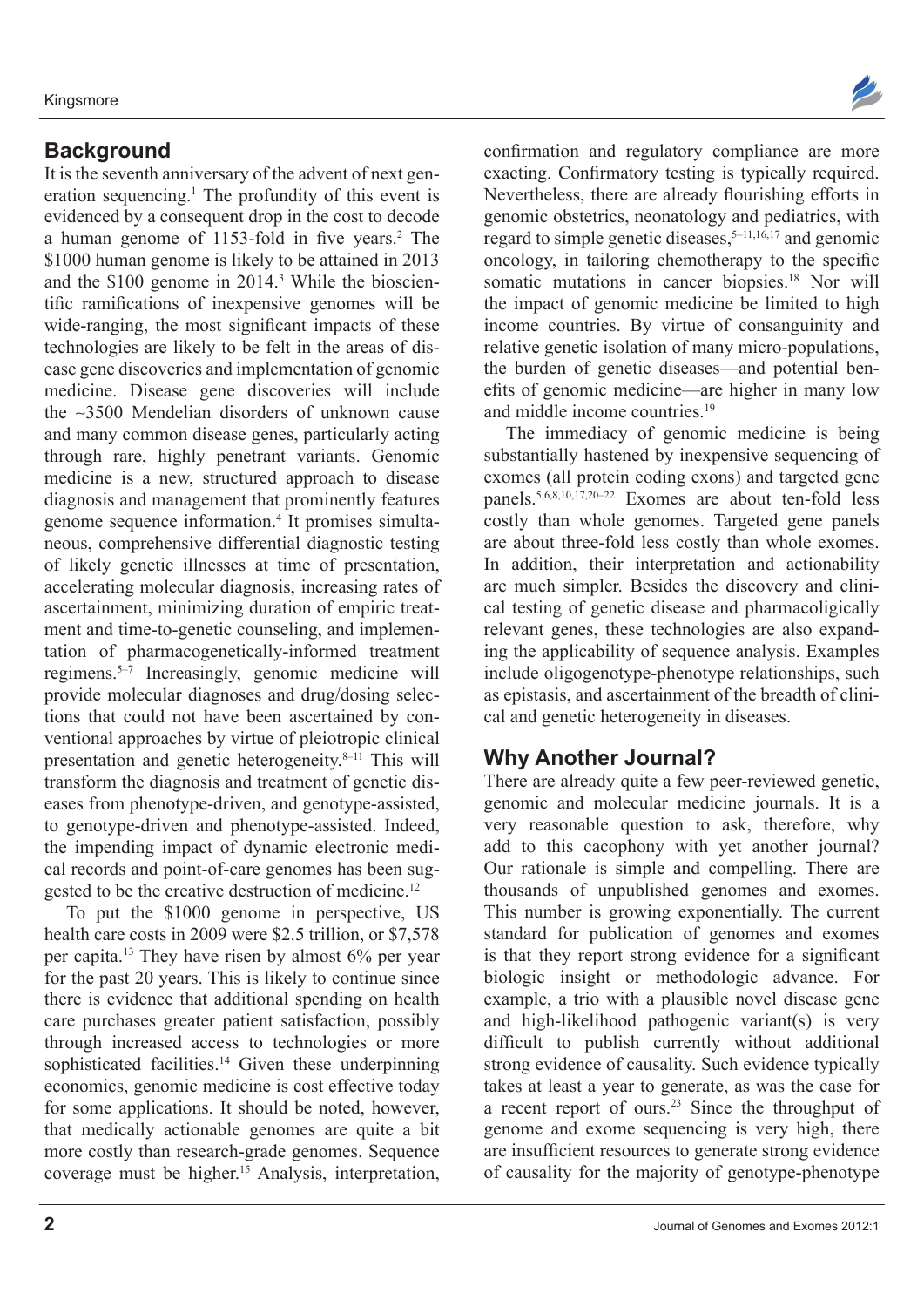

observations, nor is the specialized expertise for gene-specific molecular biology typically resident in genome sequencing teams. Reports of new mutations or atypical presentations are typically not considered for publication unless presented in large bundles. This stringency appears defensible, except for the fact that some such information is medically actionable, and most such information has value for the implementation of genomic medicine in individual patients. But most compellingly, the most scalable and cost effective way to confirm novel genotypephenotype associations is their replication in second, third and fourth families.

# **Scope of the** *Journal of Genomes and Exomes*

The *Journal of Genomes and Exomes* seeks to fill this void by welcoming reports of high quality genome, exome and gene panel sequences with attendant, detailed phenotypes. Trios, quartets or pedigrees are favored. Images of clinical or imaging findings are encouraged. It also welcomes genotype-phenotype reports that replicate or refute prior preliminary associations. The *Journal of Genomes and Exomes* seeks to be an international forum for the initial description and subsequent community-based confirmatory reporting and synthesis of genotypephenotype associations. The intent of the *Journal of Genomes and Exomes* is to allow fast, open-access, online, peer-reviewed publication of such findings. The journal facilitates community-based metaanalysis for confirmation or rebuttal of preliminary genotype-phenotype relationships by requiring the submission of supplementary, structured information in a flat file format. At the *Journal of Genomes and Exomes* we believe that the merit of articles should be assessed after, rather than before, their publication. The *Journal of Genomes and Exomes* therefore also welcomes submissions that provide expert aggregation and assessment of reports related to a specific gene, disease or phenotype. In particular, there are a number of disease mutations in the current literature that are incorrect. Submissions that correct such errors are welcomed. The long-term vision is to bring the data of the entire global genetic and genomic community to bear, using the wealth of opportunities offered online, to provide new, meaningful and efficient mechanisms for genome assessment.

#### **Libertas Academia**

The submission-to-print cycle of traditional journals is all too often a year. The burgeoning burden of journal subscriptions largely restricts access in countries with the highest burden of genetic illnesses.<sup>19</sup> As with all *Libertas Academia* journals, the *Journal of Genomes and Exomes* provides rapid electronic dissemination and unfettered internet access.

# **Requirements for Publication in the**  *Journal of Genomes and Exomes*

Manuscripts submitted for publication by the *Journal of Genomes and Exomes* must meet three quality requirements, which will co-evolve with genome sequencing and analysis technologies:

## **Bioethics**

Reports must provide evidence of institutional approval or waiver by a human subjects research review board. Absent a waiver, informed consent and assent, if applicable, must have been obtained prior to data generation. Patient identifiers—other than DNA sequences—must not be included. Permission for photographic reproduction of patients must be documented. A structured template for submission of this information and an example will shortly be available.

## DNA sequence data

Given the pace of change in genomic methods, the techniques used for DNA sequence generation and analysis must be described in sufficient detail to allow historical assessments of the quality of variant calling, genotyping and haplotyping for various types of variants. This exceeds the requirements of other journals, where the intent is not to provide genome scale variant information for future independent analysis. For example, the platform, version, number of gigabases of sequence, average quality score, length of reads, and whether singleton or paired sequences must be reported. Similar level of detail of enrichment and sequencing protocols, reagents and versions are required. Quality control measures should be documented, such as quantitative PCR-based estimation of fold enrichment. The minimum acceptable depth of sequence per sample is 100 GB for a human genome and 8 GB for an exome. Similarly, the software tools, versions and their parameterization, reference sequence versions, alignment and/or assembly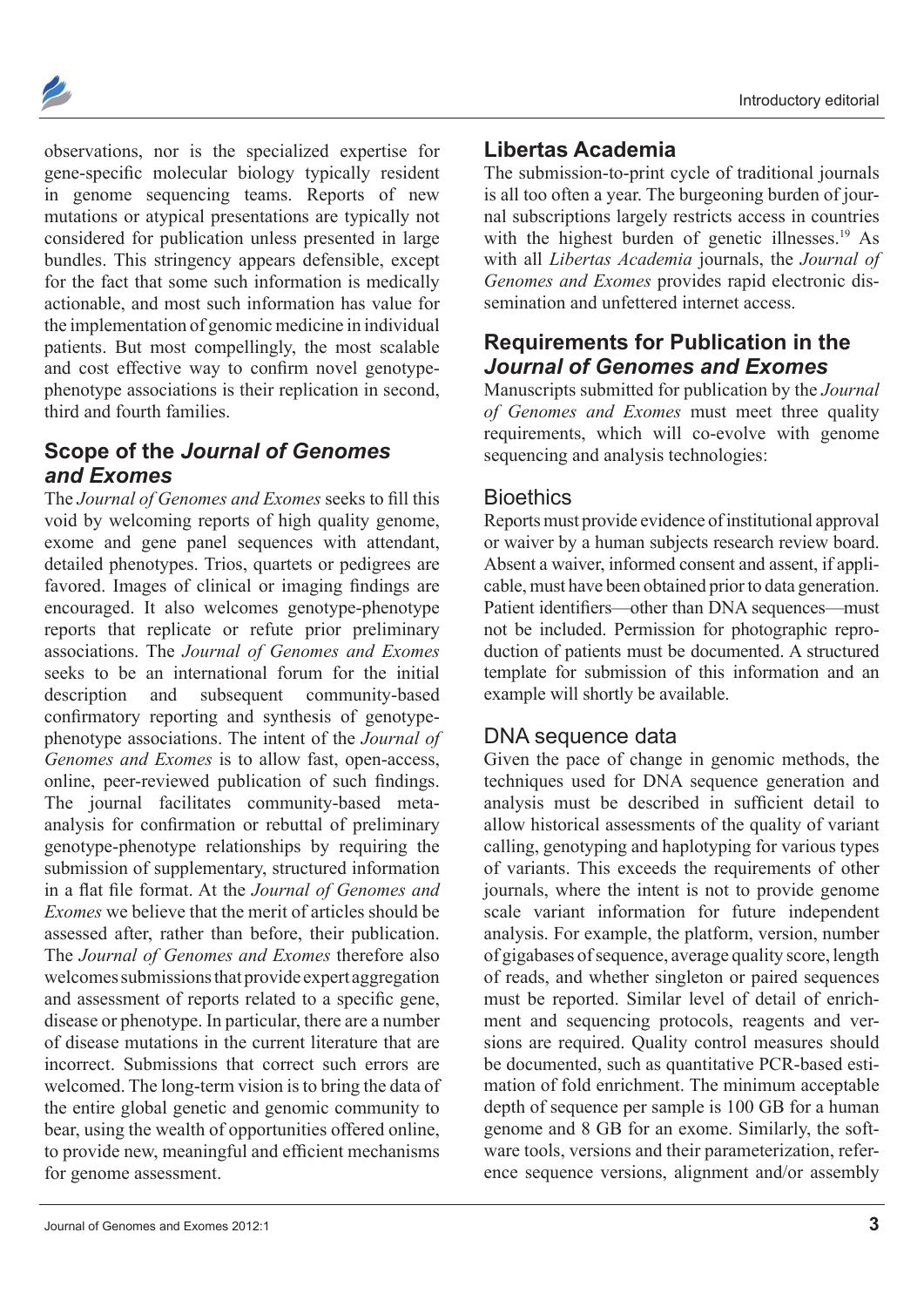#### Kingsmore



#### Quantitative phenotype information

Phenotypes should be described as quantitatively and clearly as possible. This exceeds the requirements of other journals, where the intent is not to provide phenotype information for future independent analysis. Demographics should be provided, without patient identifiers. A detailed family history of disease or other phenotype should be provided, preferably with a pedigree diagram. The clinical features should be described using structured terms and numbers, such as SNOMED-CT, if possible. Details of age of onset, duration, progression and severity should be included. Where there are objective severity scales, those should be used and cited. Material negative features should be noted. Relevant positive and negative clinical test results should be listed. In particular, biochemical and molecular genetic test results should be detailed. Where tests are panels, component results should be given. For complex tests such as ultrasound, MRI, CT scan, skeletal survey or EEG, the scope of the testing should be detailed. Relevant environmental and/or exposure information should be detailed. Incidental findings that are not relevant to the phenotype, but of value for future meta-analyses, should be presented where they are known values. Treatments and responses should be reported, including dosing. A structured template for submission of this information and an example will shortly be available.

It is worth reiterating that these requirements are necessary for community-based meta-analysis of material and so-called incidental findings for confirmation or rebuttal of suggested genotype-phenotype relationships. Our vision is to create a resource where all participants in genomic medicine can submit their findings and gain access to the findings of others.

In short, welcome to the *Journal of Genomes and Exomes.* We are keen to receive feedback regarding the journal's scope and requirements. As structured templates and examples are developed, we are keen to hear your comments and suggestions. This is intended to be a responsive community resource. Especially, we want lots of submissions. The greater the number of high quality exomes and genomes we publish, the more valuable will be this resource for discoveries and refinements in genomic medicine.

#### **Acknowledgements**

A deo lumen, ab amicis auxilium.

#### **References**

- 1. Margulies M, Egholm M, Altman WE, et al. Genome sequencing in microfabricated high-density picolitre reactors. *Nature*. Sep 15, 2005; 437(7057):376–80. PMID: 16056220.
- 2. Wetterstrand KA. *DNA Sequencing Costs: Data from the NHGRI Large-Scale Genome Sequencing Program.* Available at: http://[www.genome.gov/](www.genome.gov/sequencingcosts) [sequencingcosts.](www.genome.gov/sequencingcosts) Accessed May 1, 2012.
- 3. Mardis E. A decade's perspective on DNA sequencing technology. *Nature*. 2011;470:198–203.
- 4. Green ED, Guyer MS. Charting a course for genomic medicine from base pairs to bedside. *Nature*. 2011;470:204–13.
- 5. Kingsmore SF, Dinwiddie DL, Miller NA, Soden SE, Saunders CJ. Adopting orphans: comprehensive genetic testing of Mendelian diseases of childhood by next-generation sequencing. *Expert Rev Mol Diagn*. 2011;11:855–68.
- 6. Kingsmore SF, Saunders CJ. Deep sequencing of patient genomes for disease diagnosis: when will it become routine? *Sci Transl Med*. 2011;3:87ps23.
- 7. Gonzaga-Jauregui C, Lupski JR, Gibbs RA. Human genome sequencing in health and disease. *Annu. Rev Med*. 2012;63:35–61.
- 8. Soden SE, Saunders CJ, Dinwiddie DL, et al. A systematic approach to implementing monogenic genomic medicine. (Submitted).
- 9. Lupski JR, Reid JG, Gonzaga-Jauregui C, et al. Whole-genome sequencing in a patient with Charcot-Marie-Tooth Neuropathy. *N Engl J Med*. 2010;362:1181–91.
- 10. Worthey EA, Mayer AN, Syverson GD, et al. Making a definitive diagnosis: successful clinical application of whole exome sequencing in a child with intractable inflammatory bowel disease. *Genet Med*. 2011;13:255–62.
- 11. Bainbridge MN,Wiszniewski W, Murdock DR, et al. Whole-genome sequencing for optimized patient management. *Sci Transl Med*. 2011;3:87re3.
- 12. Topol E. *The Creative Destruction of Medicine.* Basic Books, Perseus Books Group, New York, NY 10016; 2012.
- 13. US Centers for Medicare and Medicaid Services, Office of the Actuary, National Health Statistics Group. Available at: http://[www.cms.gov/](www.cms.gov/NationalHealthExpendData/) [NationalHealthExpendData/.](www.cms.gov/NationalHealthExpendData/) Internet release date; Sep 30, 2011.
- 14. Bleich SN, Özaltinb E, Murray CJL. How does satisfaction with the health-care system relate to patient experience? *Bull World Health Organ*. 2009;87:271–8.
- 15. Ajay SS, Parker SC, Abaan HO, Fajardo KV, Margulies EH. Accurate and comprehensive sequencing of personal genomes. *Genome Res*. Sep 2011; 21(9):1498–505.
- 16. Miller NA, Soden SE, Saunders CJ, et al. STATseq: Rapid whole genome sequencing for monogenic disease diagnosis in neonatal intensive care units. (Submitted).
- 17. Bell CJ, Dinwiddie DL, Miller NA, et al. Carrier testing for severe childhood recessive diseases by next generation sequencing. *Science Transl Med*. 2011;3:65ra4.
- 18. Dancey JE, Bedard PL, Onetto N, Hudson TJ. The genetic basis for cancer treatment decisions. *Cell*. Feb 3, 2012;148(3):409–20.